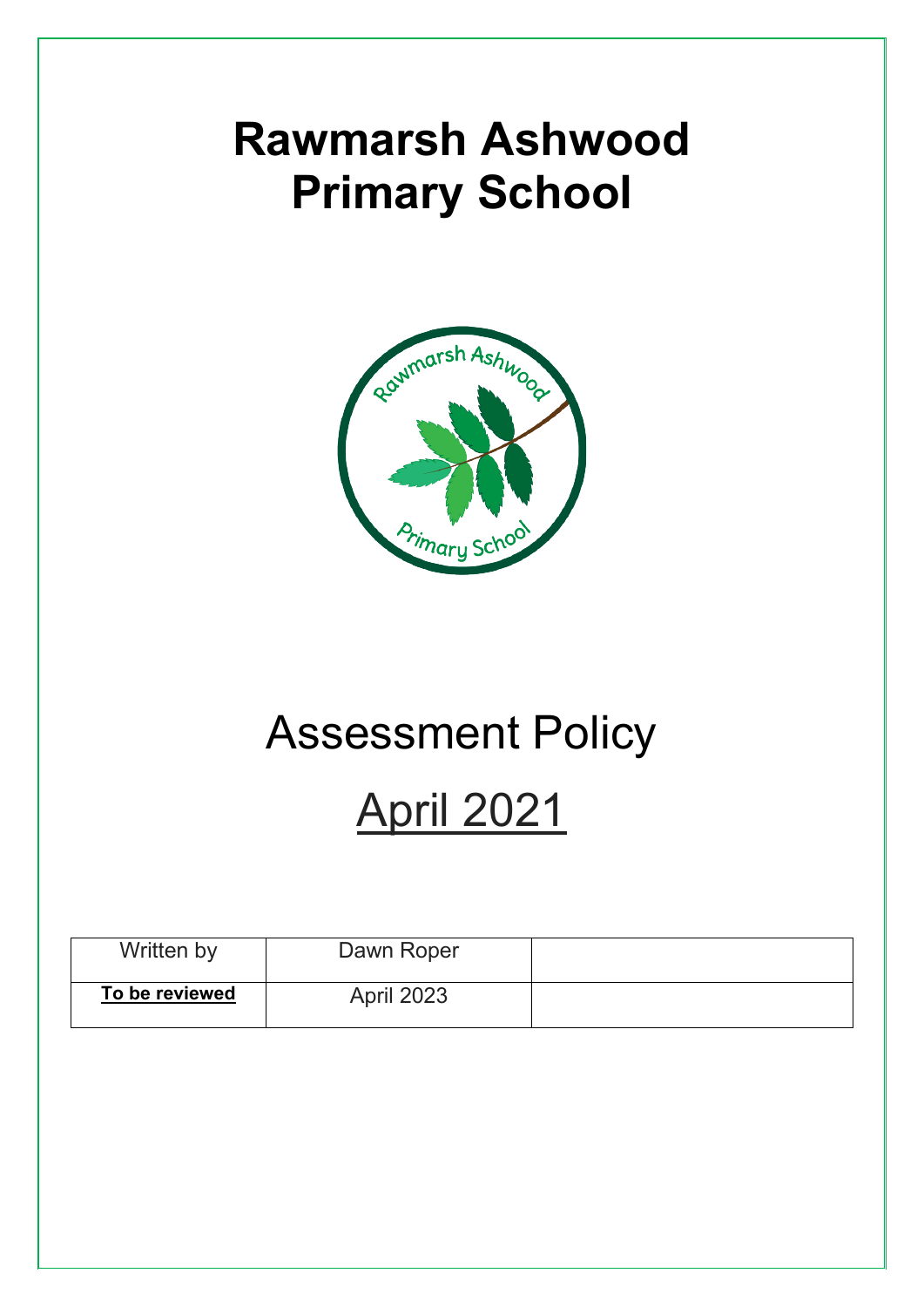## **Rationale**

Assessment is a continuous process which is integral to teaching and learning allowing children to reach their true potential. It should be incorporated systematically into teaching strategies in order to promote better than expected progress for individuals, groups and cohorts.

## **Aims**

- Monitor and record the attainment and progress of individuals, groups and cohorts
- Use attainment and progress information to guide teachers' planning, strategies and use of resources and plan intervention
- Inform parents and the Governing Body about progress and attainment
- Ensure a consistent approach to measure progress towards and against national Standards

## **Types of Assessment**

#### **Formative**

This is the ongoing, day-to-day assessment which is carried out by teachers and is key to effective classroom practice. Learning outcomes are shared with pupils and they play an important role through self-assessment of their own learning. Formative assessment is used by teachers to inform planning, resources and support in order for all children to progress.

#### **Summative**

Children in KS1 and KS2 are assessed periodically and progress and attainment data is recorded on to Bromcom. Teacher Assessment Framework activities, day to day work and test materials are used to support teachers with making accurate teacher assessment judgements. These assessments are carried out towards the end of every term and are used to monitor the performance of individuals, groups and cohorts as well as identifying gaps and next steps for planning.

# **National/Transitional**

At key points through primary school, children are assessed against national expectations.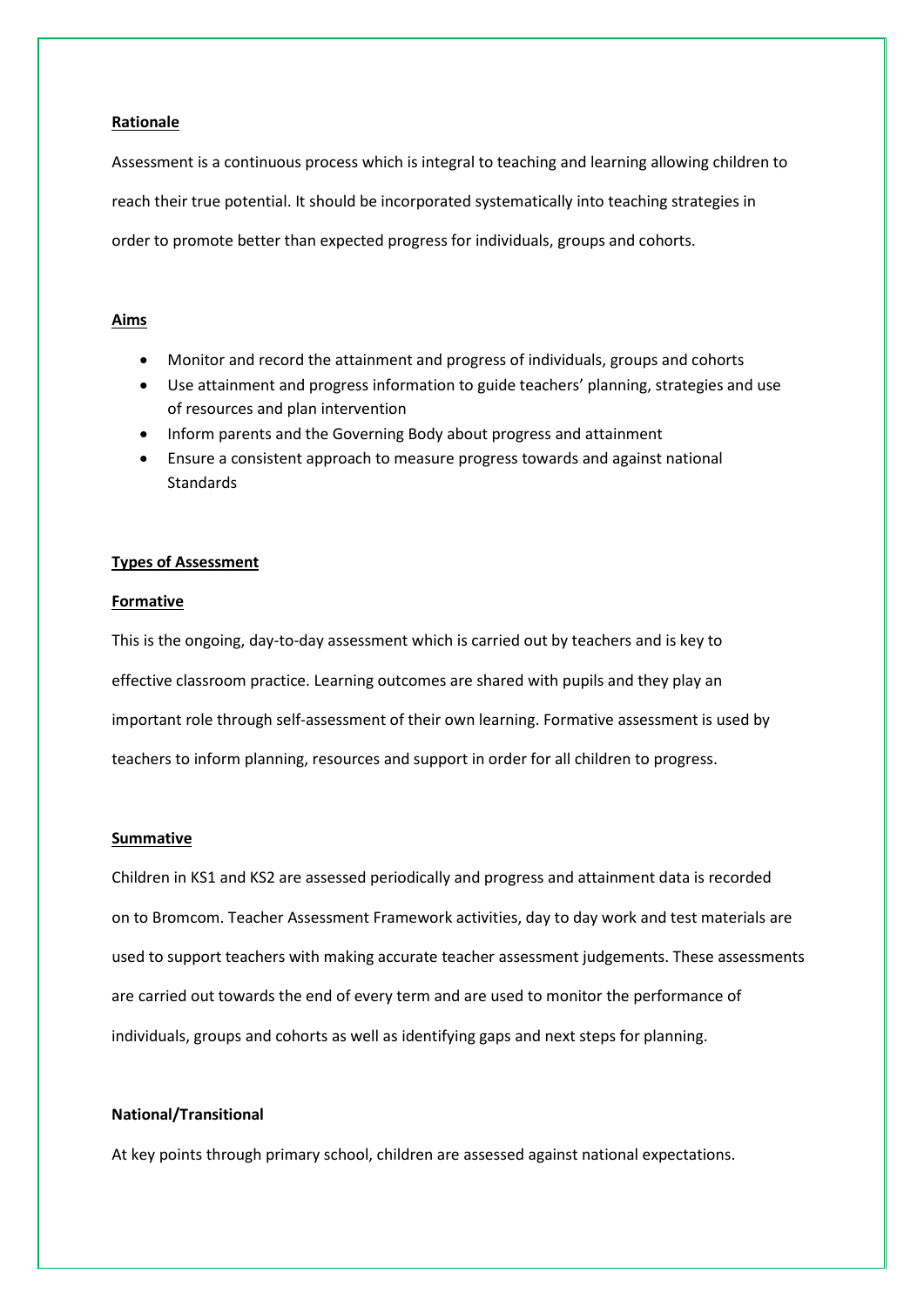These are:

- End of EYFS
- End of Year 1 (Phonics Screening)
- End of KS1 (Year 2 SATs)
- End of KS2 (Year 6 SATs)

# **EYFS**

Children are baselined on entry to F1 and again on entry to F2 using the EYFS framework and the Development Matters age-related stages of development. Children are continually assessed throughout the year through both child initiated and teacher led learning activities. Ongoing assessments are carried out throughout the year in the form of recorded work, verbal responses, and long/short observations in both F1 and F2.

# **Accountability**

The Head Teacher is responsible for reporting data to Governors and others who

hold the school to account.

- Summative data will be used to set and monitor appraisal targets for all teachers.
- Summative data will be reported to Governors on a termly basis.

Ofsted will make use of nationally standardised summative assessment.

We will ensure that teachers have appropriate training and support in all of these

areas by:

- (a) Attendance at LA training for moderation at F2, Y2 and Y6
- (b) Engaging in cross school, cross phase and year group moderation at least

three times a year for all year groups.

(c) The Senior Leadership Team support staff to use the EAZMAG effectively and

train all new teachers during their induction period.

(d) Attendance at WPT moderation for all year groups to quality assure judgements

# **Tracking systems**

Outcomes are put onto a tracking system to show progress (Bromcom)

Y1-Y6 Children are assessed as :

Entry Level – working below their year's PoS (Programme of Study)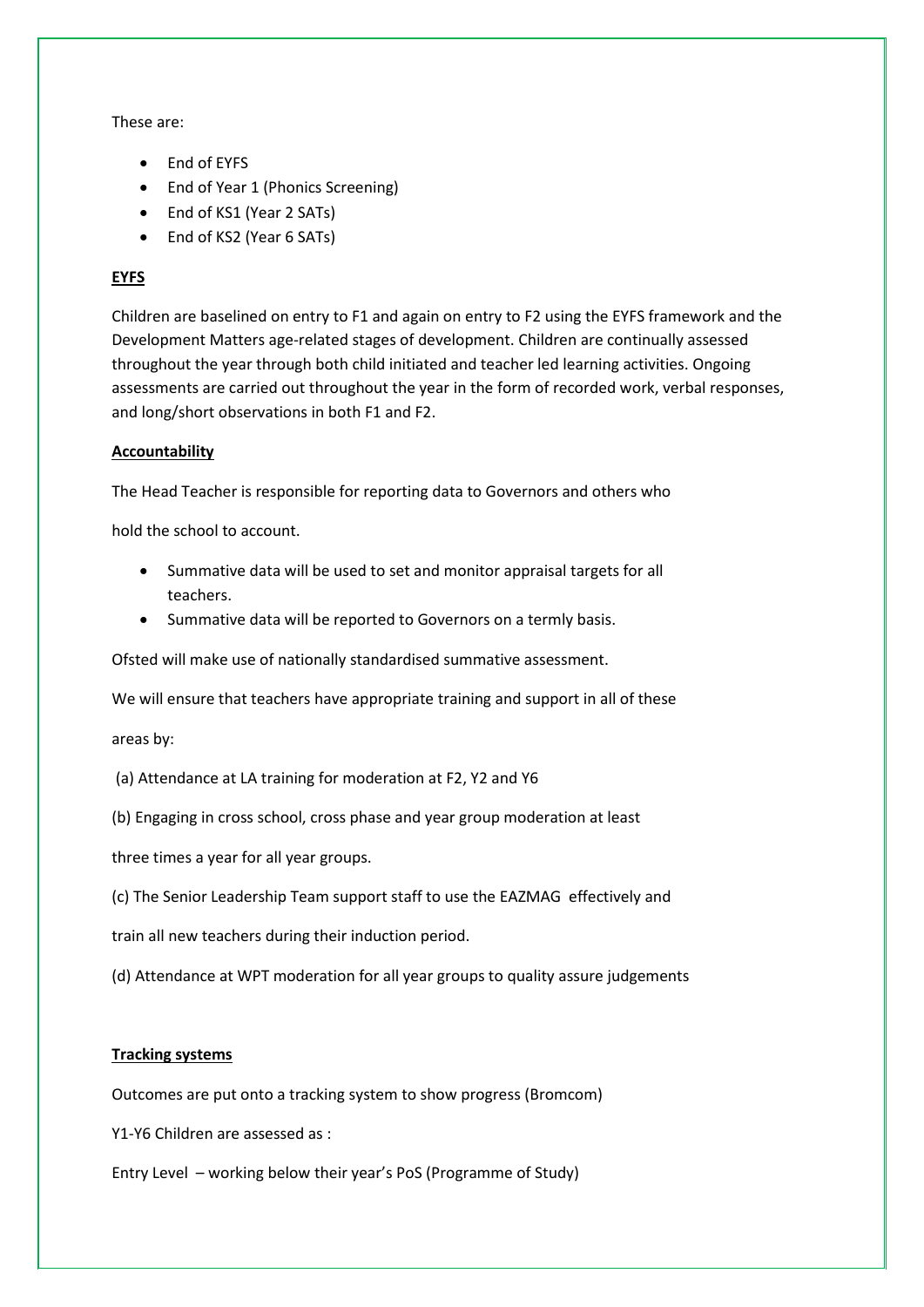Working Towards- beginning to work within the PoS for their year group – show understanding of basic facts and ideas relating to a concept – can tackle questions, sometimes with support.

Expected/Working At- working at the expected level for their age- more independent application, can explain, use or summarise understanding Above/Greater Depth Standard– working at mastery level - have a full understanding and can apply independently in different contexts/ problems

#### **Reading**

In reading children are assessed termly in Y1,Y3,Y4,Y5 using the Headstart materials as part of our work across Wickersley Partnership Trust. Evidence from the reading approach, planning notes , Early reading tracker, phonics assessments and using the comprehensions the children have completed all assess where each child is as a reader.

In Y2 and Y6 staff use previous SATs sample papers in preparation for their end of KS SATS test.

#### **Writing**

All children have independent writing in their English books which forms part of their reading into writing learning journey. This shows how they can independently apply the different elements of writing into their writing independently through different genres.

# **Maths**

In maths children are assessed termly in Y1,Y3,Y4,Y5 using the Headstart materials as part of our work across Wickersley Partnership Trust. Other maths evidence is used for each half term such as Teacher Assessment Framework evidence and work scrutiny evidence In Y2 and Y6 staff use previous SATs sample papers in preparation for their end of KS SATS test.